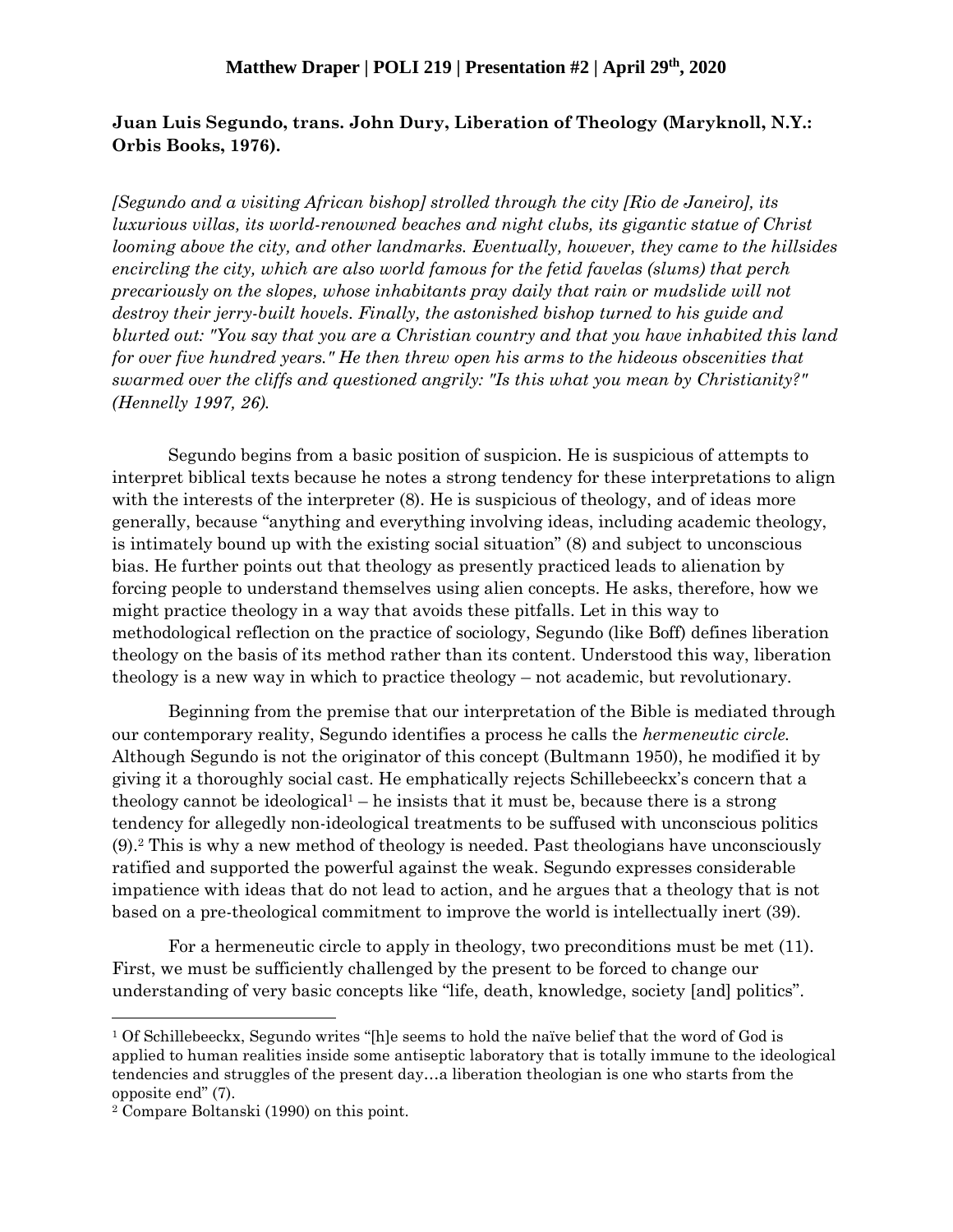Second, we must be willing to allow these new ways of understanding to lead us to new interpretations of biblical texts. In the absence of these preconditions, Segundo argues that theology will be inherently conservative because it will lack a "here and now" criterion for understanding our present situation (9). If these preconditions are met, they lead to four "decisive factors" in the hermeneutic circle.

*"Firstly, there is our way of experiencing reality, which leads us to ideological suspicion. Secondly, there is the application of our ideological suspicion to the whole ideological superstructure in general and to theology in particular. Thirdly there comes a new way of experiencing theological reality that leads us to exegetical suspicion…Fourthly we have our new hermeneutic, that is our new way of interpreting the fountainhead of our faith with the new elements at our disposal"* (9)*.*

After considering several attempts to complete this hermeneutic circle (rejecting, among others, Marx and Weber), Segundo identifies James Cone's *A Black Theology of Liberation* as a successful example. Crucially, Cone fulfills the "requirement of hermeneutic partiality" by identifying with a particular community (29). He is led by turns into a discussion of theory and practice, and he places a great deal of stress on "confronting theory with *praxis*". Despite the change in focus, Segundo is adamant that liberation theology as he understands it is well within the mainstream of Vatican II social thought (142, citing *Gaudiam et Spes*).

Without a proper understanding of the ideological mechanisms of established society, Segundo cautions that any theology that we form is likely to be an unconscious mouthpiece for existing power. This is the motivation for an extended critique of the *concept*  of orthodoxy, as well as a digression about the pitfalls of a sociological approach to theology. Segundo believes that sociology, by its pretenses to objectivity, traduces the inherently political character of human interaction. <sup>3</sup> This "false objectivity" is a major enemy for Segundo, and he identifies its manifestations in many fields. One particular point of criticism is attempts at locating a political "third way" (*tercerismo*). In Segundo's view, we are forced to choose between siding with oppressors and the oppressed, and attempts to identify an alternative are merely opportunities for unconscious ratification of the existing power structure.

In Segundo's view, the main utility of Marxist thought is to highlight existing social problems. In this very broad sense, he agrees that liberation theology is a Marxist project, but as we might expect, he is less interested in intellectual antecedents than in effecting positive change. Interestingly, Segundo locates a contradiction in Marx's writing on religion. For Marx, he argues, religion is at once part of the superstructure that will be corrected and improved along with the state in the first revolutionary phase, and an explicit error impeding popular happiness (59). Segundo argues that although this second interpretation (found in Marx's critique of Hegel's *Philosophy of Right*) has dominated, the first is more consistent with the rest of Marx's thought. I am inclined to agree.

<sup>&</sup>lt;sup>3</sup> One infers here that Segundo would likely approve of the explicitly political direction taken by sociology in recent decades. Boltanski (1990) is relevant here as well.